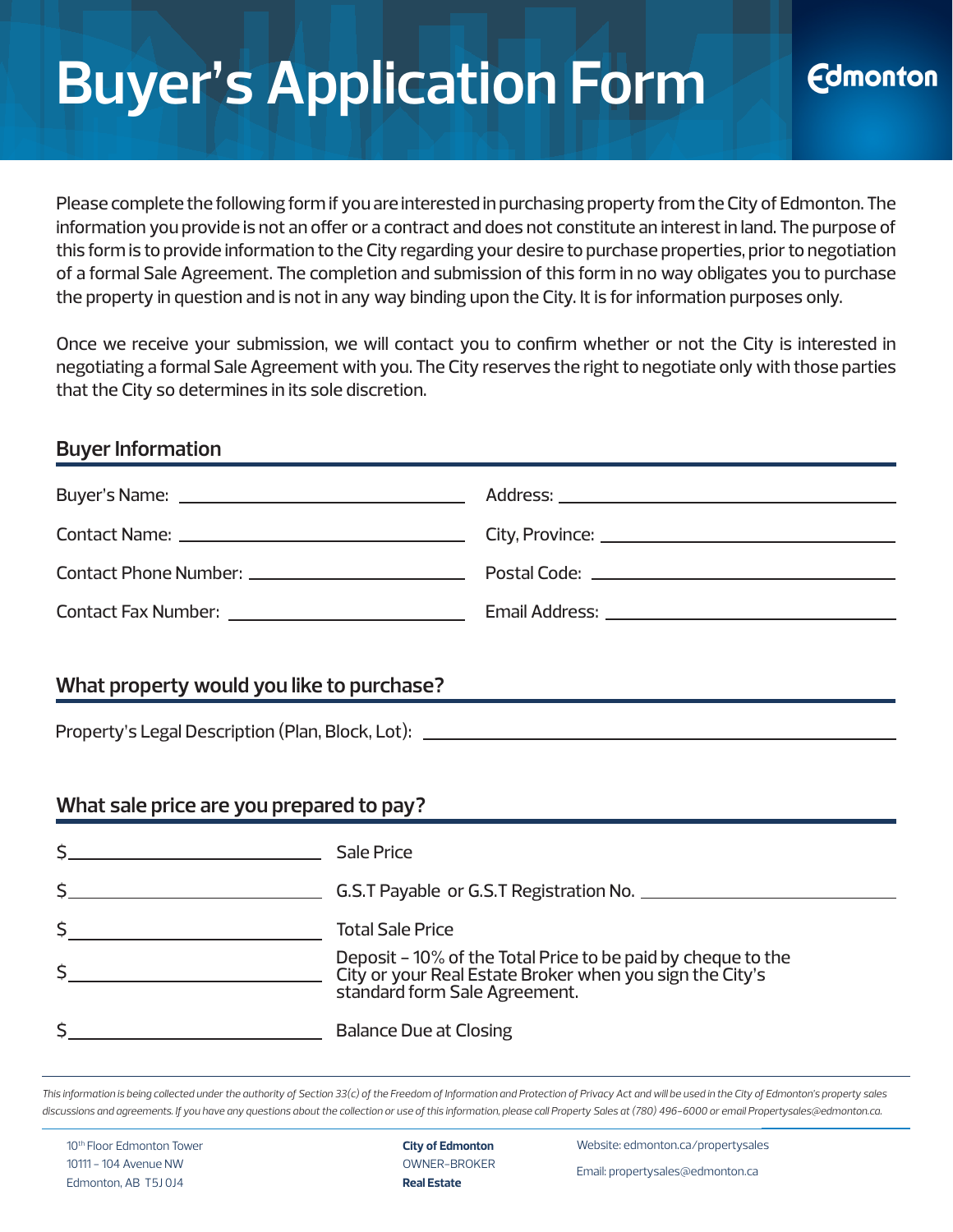#### **Buyer's Conditions**

The Buyer may require a time period (usually 30 to 90 days) to conduct soil tests and environmental studies, obtain a development permit and financing as may be required by the Buyer for the Buyer's proposed development of the Sale Land consistent with the property's existing zoning.

Please select applicable Buyer's Conditions from the drop down menus below and input the associated Condition Dates:

| Condition 1:<br><u> 1989 - Johann Harry Harry Harry Harry Harry Harry Harry Harry Harry Harry Harry Harry Harry Harry Harry Harry</u> |    | Condition Date: <u>_________________________</u> |
|---------------------------------------------------------------------------------------------------------------------------------------|----|--------------------------------------------------|
|                                                                                                                                       |    | (YYYY/MM/DD)                                     |
|                                                                                                                                       |    |                                                  |
|                                                                                                                                       |    | (YYYY/MM/DD                                      |
|                                                                                                                                       |    |                                                  |
|                                                                                                                                       |    | (YYYY/MM/DD)                                     |
|                                                                                                                                       |    |                                                  |
|                                                                                                                                       |    | (YYYY/MM/DD)                                     |
|                                                                                                                                       |    |                                                  |
|                                                                                                                                       |    | (YYYY/MM/DD)                                     |
| When would you like to complete the transaction, take possession and have any adjustments made?<br><b>Real Estate Broker</b>          |    |                                                  |
| Is a Real Estate Brokerage Involved (check one):                                                                                      | No | Yes                                              |
|                                                                                                                                       |    |                                                  |
|                                                                                                                                       |    |                                                  |
|                                                                                                                                       |    |                                                  |
|                                                                                                                                       |    |                                                  |
|                                                                                                                                       |    |                                                  |

*This information is being collected under the authority of Section 33(c) of the Freedom of Information and Protection of Privacy Act and will be used in the City of Edmonton's property sales discussions and agreements. If you have any questions about the collection or use of this information, please call Property Sales at (780) 496-6000 or email Propertysales@edmonton.ca.*

10<sup>th</sup> Floor Edmonton Tower 10111 - 104 Avenue NW Edmonton, AB T5J 0J4

**City of Edmonton** OWNER-BROKER **Real Estate**

Website: [edmonton.ca/propertysales](https://www.edmonton.ca/business_economy/land-sales.aspx)

Email: propertysales@edmonton.ca

**Edmonton**